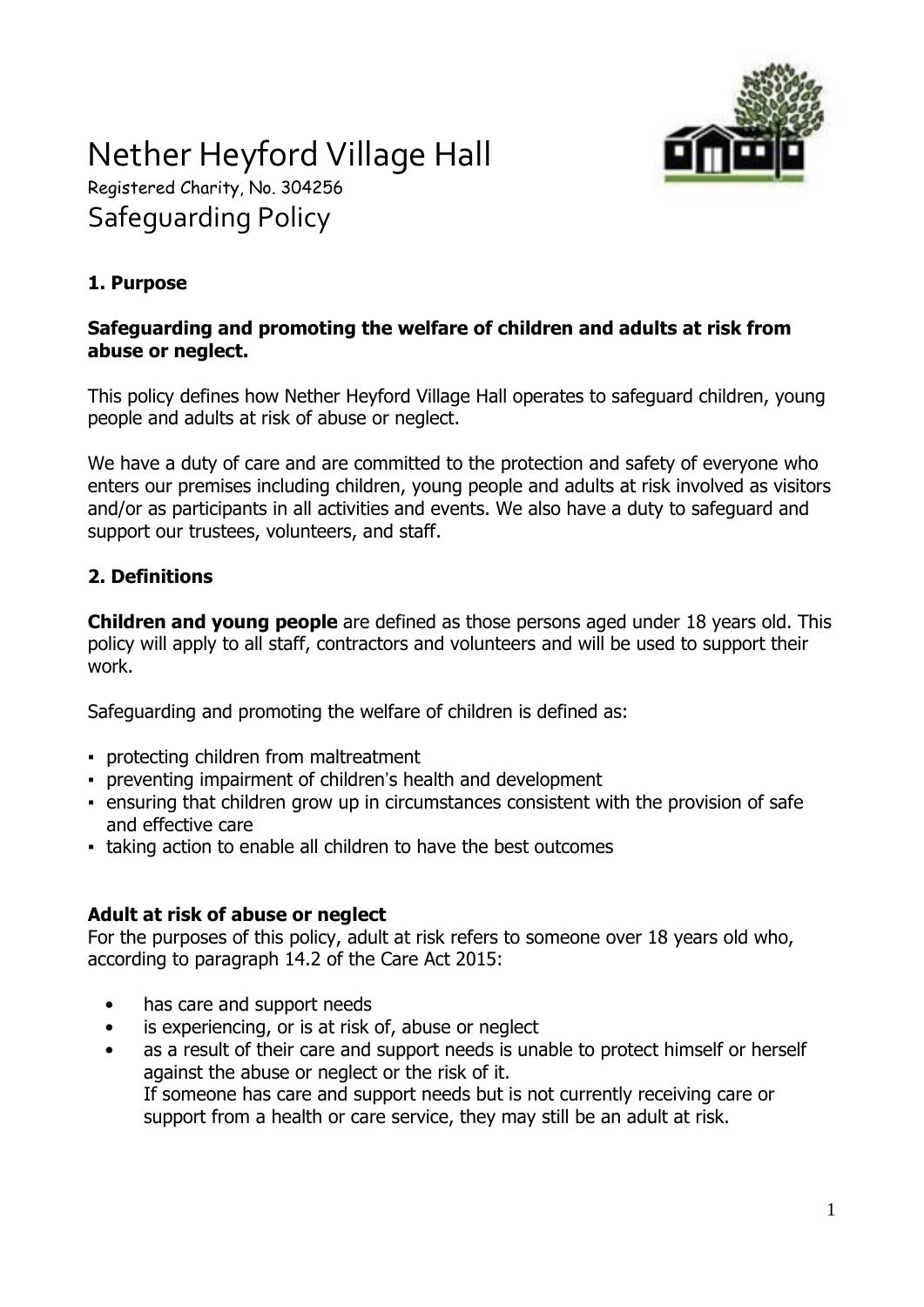## **3. Persons affected**

- All trustees, volunteers, and staff
- All those attending any activity or service that is being delivered from the village hall charity property
- All visitors and contractors

## **4. Policy principles**

There can be no excuses for not taking all reasonable action to protect adults at risk of abuse, exploitation, radicalisation, and mistreatment. All citizens of the United Kingdom have their rights enshrined within the Human Rights Act 1998. People who are eligible to receive health and community care services may be additionally vulnerable to the violation of these rights by reason of disability, impairment, age, or illness.

Nether Heyford Village Hall charity has a zero-tolerance approach to abuse.

Nether Heyford Village Hall charity recognises that under the Care Act 2014, it has a duty for the care and protection of adults who are at risk of abuse. It also recognises its responsibilities for the safety and care of children under the Children Act 1989 and 2004.

Nether Heyford Village Hall charity is committed to promoting wellbeing, harm prevention and to responding effectively if concerns are raised.

Nether Heyford Village Hall charity is aware of the work of their local safeguarding Board/Partnership and other support organisations on the development and implementation of procedures for the protection of adults vulnerable from abuse. The policy is about stopping abuse where it is happening and preventing abuse where there is a risk that it may occur.

Nether Heyford Village Hall Committee is committed to the following principles:

- The welfare of the child, young person or adult at risk is paramount All children, young people and adults at risk have the right to protection from abuse
- Safeguarding is everyone's responsibility: for services to be effective each professional and organisation should play their full part; and
- All suspicions and allegations of abuse must be properly reported to the relevant internal and external authorities and dealt with swiftly and appropriately.

### **5. Procedures**

A. All members of the committee will have signed the Trustee Statement of Eligibility form\* for trustees which includes a declaration that they have no convictions in relation to abuse. All members of the committee will familiarise themselves with safeguarding responsibilities, undertake training on safeguarding issues including whistleblowing where it is available and offered by their local safeguarding